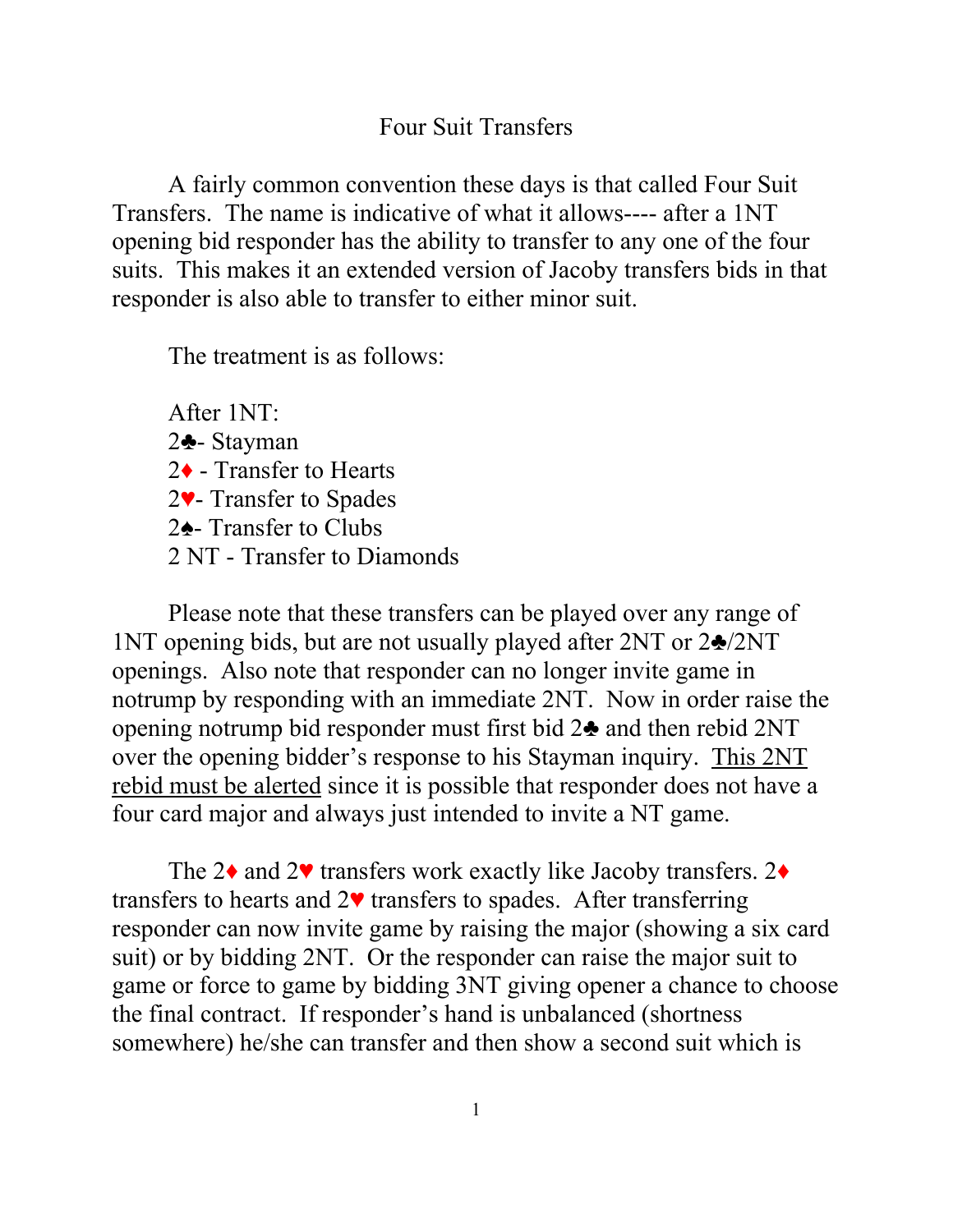natural and 100% game forcing.

Minor suit transfer bids are somewhat different. If the responder bids 2♠ or 2 NT, then the 1NT bidder should accept the transfer if he has a fit in the suit of the responder and a decent 1NT opener…this is called a preaccept. If the opener does not have a fit in the suit of the responder, opener should bid the suit in between the suit responder bid and the suit to which responder transferred. For example:

- (1) After  $1NT 2\cdot$  (transfer to clubs):
	- (a)  $2NT =$  the 1NT hand does not have good clubs and/or a decent\* 1NT opening
	- (b)  $3\clubsuit$  = the 1NT hand has good clubs and a decent\* NT opening (a preaccept)
- (2) After 1NT 2NT (transfer to diamonds)
	- (a)  $3\blacktriangle$  = the 1NT hand does not have good diamonds and/or a decent\* opening
	- (b)  $3\bullet$  = the 1NT hand does have good diamonds and a decent\* 1NT opening (a preaccept)

(\*decent can probably best be described as all suits stopped.)

If the responder has equal distribution in both minor suits but is weak in high card points, the responder can bid 2 NT as a transfer, and then pass whichever minor suit that opener bids.



If the responder has a strong hand and wishes to continue to bid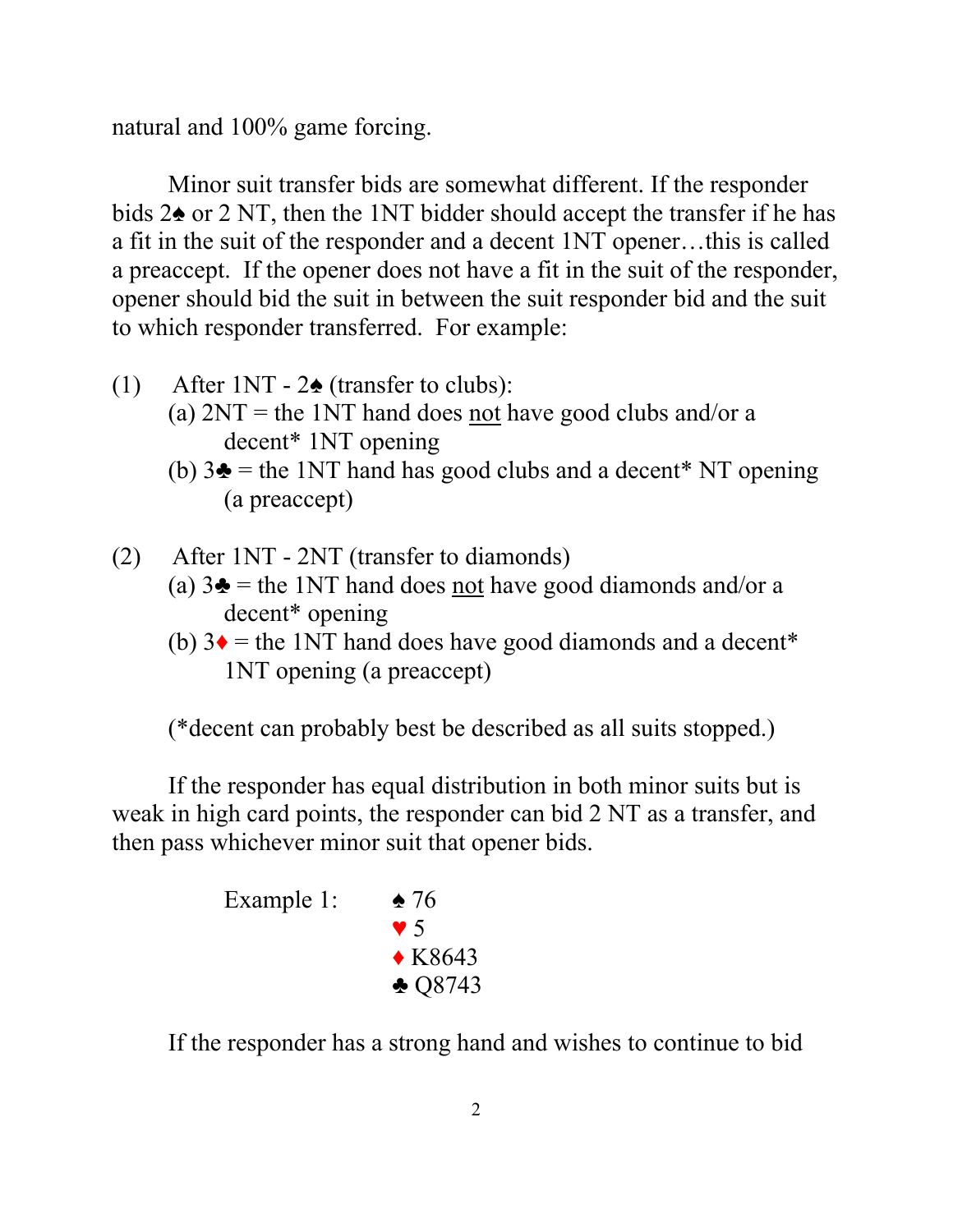after he has transferred, then the auction becomes a matter of partnership agreement. It is important to discuss and define which auctions show good hands, which show bad hands and which show invitational hands. A suggested approach is this:

(1) Use the minor suit transfers to show bad hands. Thus with a bad hand and a long minor suit just transfer to the minor and then pass if the opener preaccepts that suit or correct to your suit if the opener bids the in-between suit. Example 2:  $\triangleq 9$ 

 $\sqrt{87}$  ♦ Q109876 ♣ J853

(2) Use the minor suit transfer bid to show a hand with a good six+-card minor that responder might like opener to play game in NT if opener has a decent NT and something of a fit for the minor suit. If opener does not preaccept, settle for playing the minor. For example:

1NT 2NT

| 3 $\bullet$ 3 to play as no preaccept |  |  |
|---------------------------------------|--|--|
|---------------------------------------|--|--|

- 1NT 2NT
- 3♦ 3NT to play as opener preaccepted.

Example 3:  $\triangle$  102  $\blacktriangledown$  76 ◆ AQ10642 ♣ J87

(3) Also use the minor suit transfers to show good hands by continuing the bidding naturally after the transfer sequences. For example: